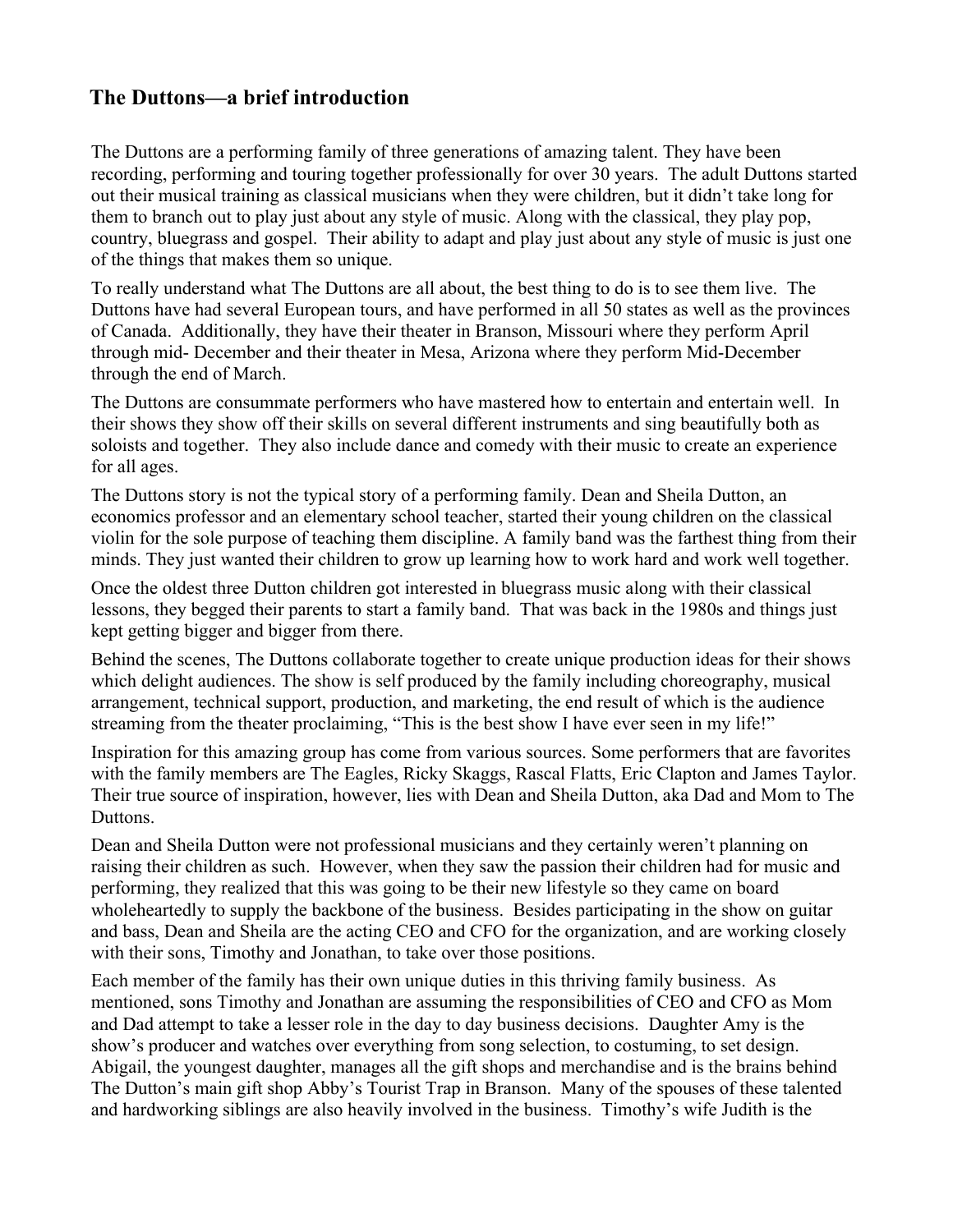Branson Theater's assistant GM and sales manager. Jonathan's wife Bella is the Hotel Manager (The Dutton Inn) and oversees the bookkeeping for the whole enterprise.

The next generation of Duttons is proving just as talented as their parents and grandparents. The Dutton Grandchildren, ranging in age from 24 to 8 have been participating in show business since they were first born, and it shows in their skills in dance, instrumentals and vocals. They are a crucial part of the show and many audience members come back and see the show again and again just to see how the younger set of Duttons has grown and what antics and musical surprises they have developed. The younger set of Duttons is coming along beautifully in their musical talents, so much so that they were recently featured with the adult Duttons on Nickelodeon's "America's Most Musical Family."

Since becoming full time musicians in 1991, The Duttons as a whole have not looked back and have gone on to a successful touring career and music business. Today, they own their own theater in Branson, Missouri where they perform over 300 shows a year, as well as their own hotel and gift shop. Additionally, they operate the Dutton Theater Mesa where they now spend their winters and perform in the sunny Phoenix Valley of Arizona Mid-December through the first of April.

What the future holds is anyone's guess. With five nationally broadcast PBS specials in their resume, there seems to be nowhere to go but up for this amazing group of performers. Since their appearance as top ten finalists on NBC's "America's Got Talent" and the Jerry Lewis Muscular Dystrophy Telethon, projects on the table include a new album of original songs composed and arranged by the members of the family as well as a book about their lives and career. Currently, they are in their fourth season with their own television series "The Duttons Through the Years" airing Friday evenings on RFD-TV which chronicles the musical adventures of this talented family.

Last, and most fascinating with this family is how The Duttons' love for each other and their love for what they do is immediately obvious. "I, for one, have never witnessed anything like this instant rapport between performers and ticket buyers – and I've been attending concerts for almost six decades," says critic Mike Kerverlas of the Sumter, S.C. Item. "In short, The Duttons are showmanship personified."

## **The Duttons - International Television Appearances:**

*(in chronological order, most recent listed first)*

RFD-TV, USA *The Duttons Through the Years* 

Nickelodeon, USA *America's Most Musical Family*

MDA Telethon Network *(ABC, NBC, and CBS affiliate stations nationwide) Jerry Lewis Labor Day Telethon*

NBC Television *America's Got Talent*

PBS Television, USA *The Duttons, Making Music\**